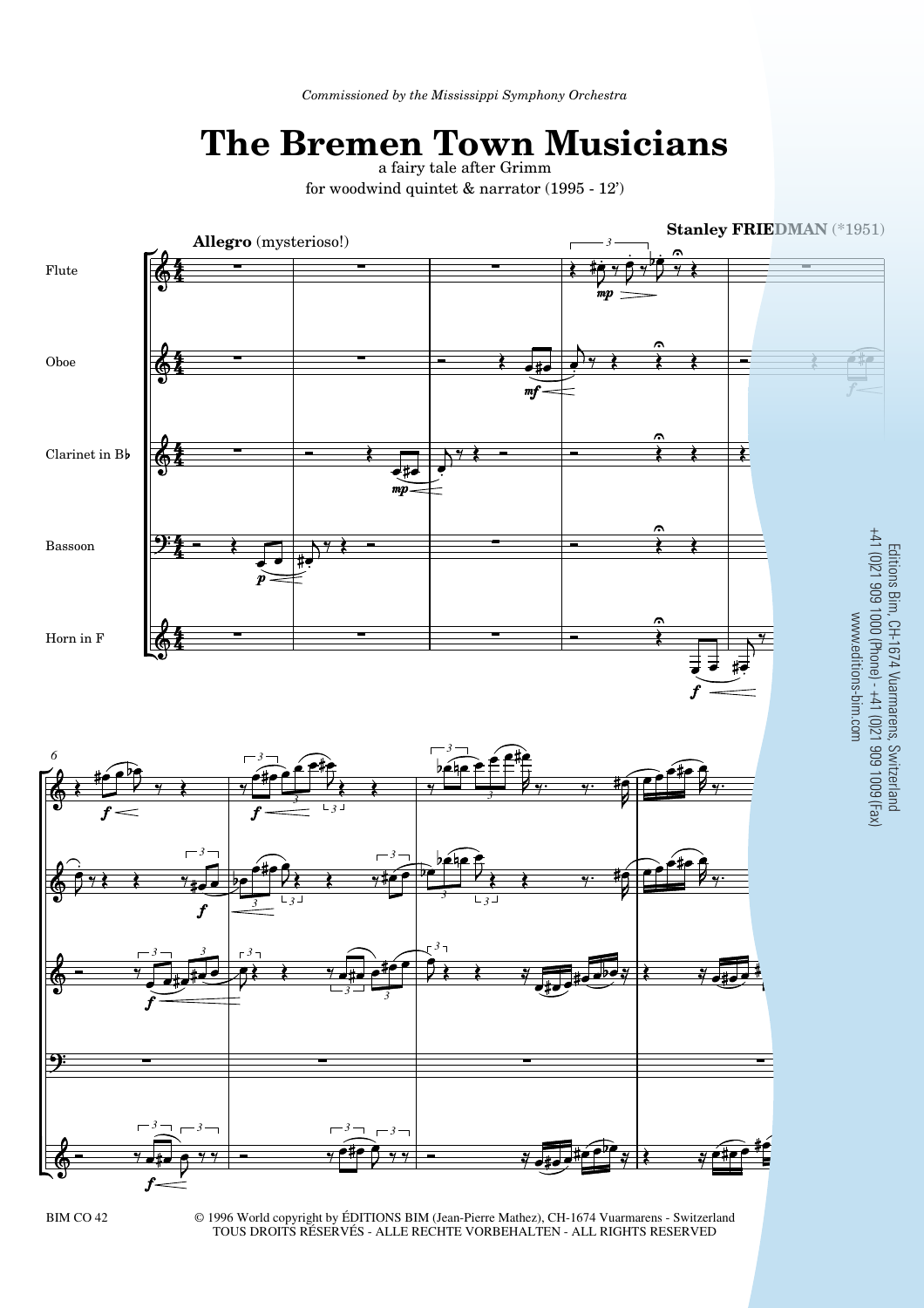

which had carried the corn-sacks to the mill indefatigably for many a long year; but his strength was going,  $\bar{p}$ and he was growing more and more unfit for work. Then his master began to consider how he might best save his kee but the donkey, seeing that no good wind was blowing, ran away and set out on the road to Bremen. "There," he thought, "I can surely be town-musician."



## Editions Bim, CH-1674 Vuarmarens, Switzerland<br>+41 (0)21 909 1000 (Phone) - +41 (0)21 909 1009 (Fax)<br>www.editions-bim.com +41 (0)21 909 1000 (Phone) - +41 (0)21 909 1009 (Fax) Editions Bim, CH-1674 Vuarmarens, Switzerland www.editions-bim.com

A certain man had a donkey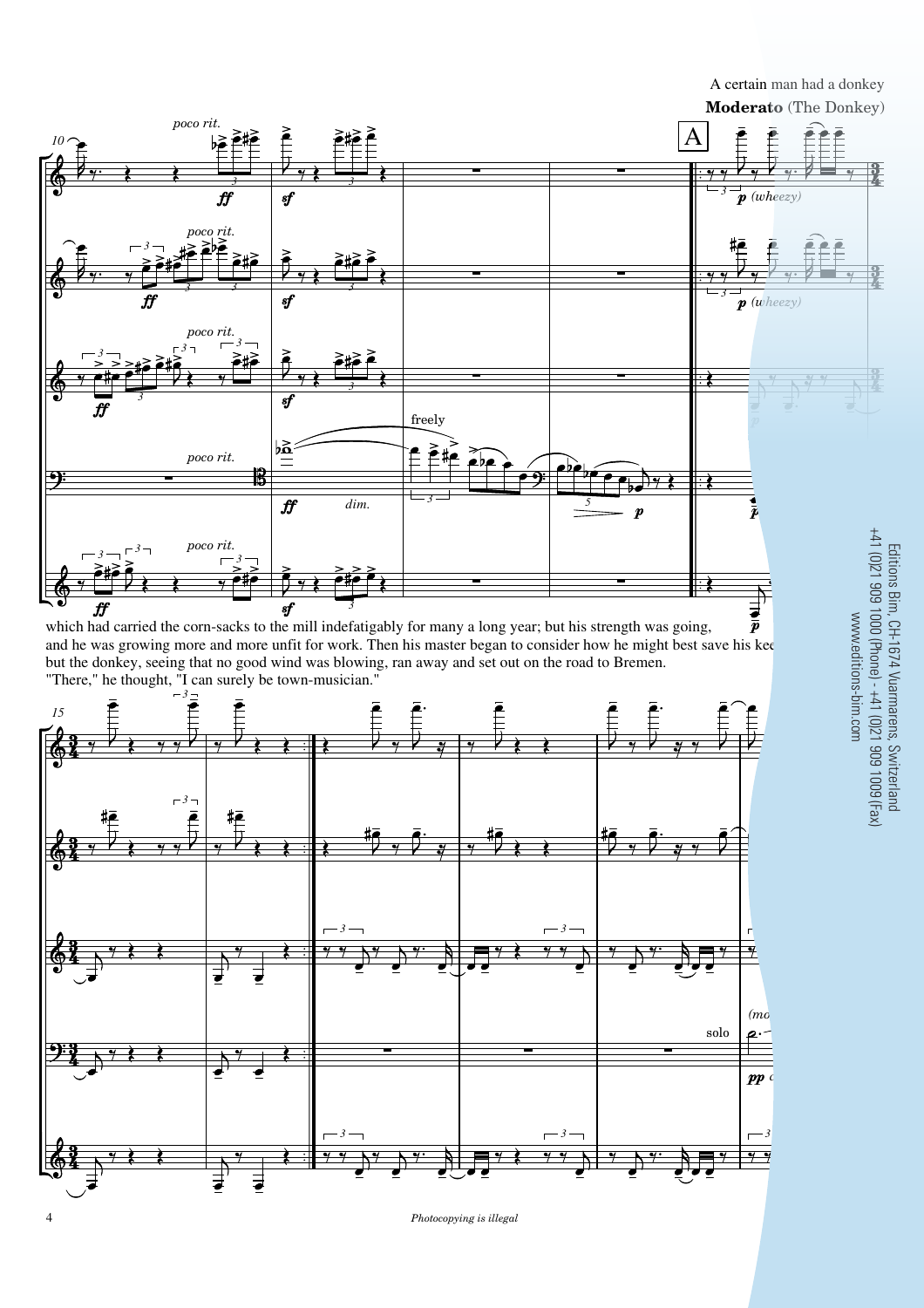

BIM CO 42 *Photokopieren ist rechtswidrig* 5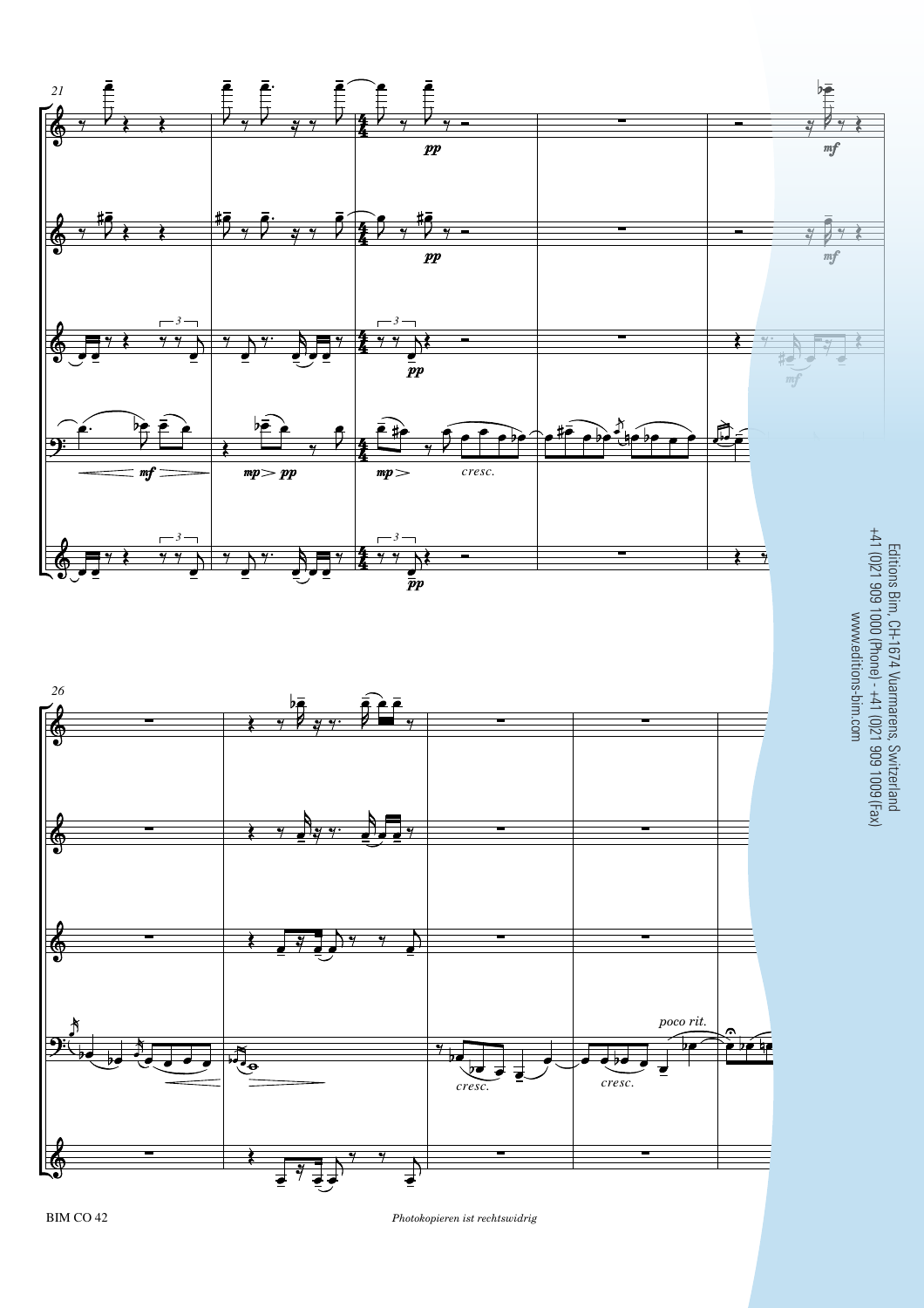

"What are you gasping so for, you big fellow?" asked th



Editions Bim, CH-1674 Vuarmarens, Switzerland<br>+41 (0)21 909 1000 (Phone) - +41 (0)21 909 1009 (Fax)<br>www.editions-bim.com +41 (0)21 909 1000 (Phone) - +41 (0)21 909 1009 (Fax) Editions Bim, CH-1674 Vuarmarens, Switzerland www.editions-bim.com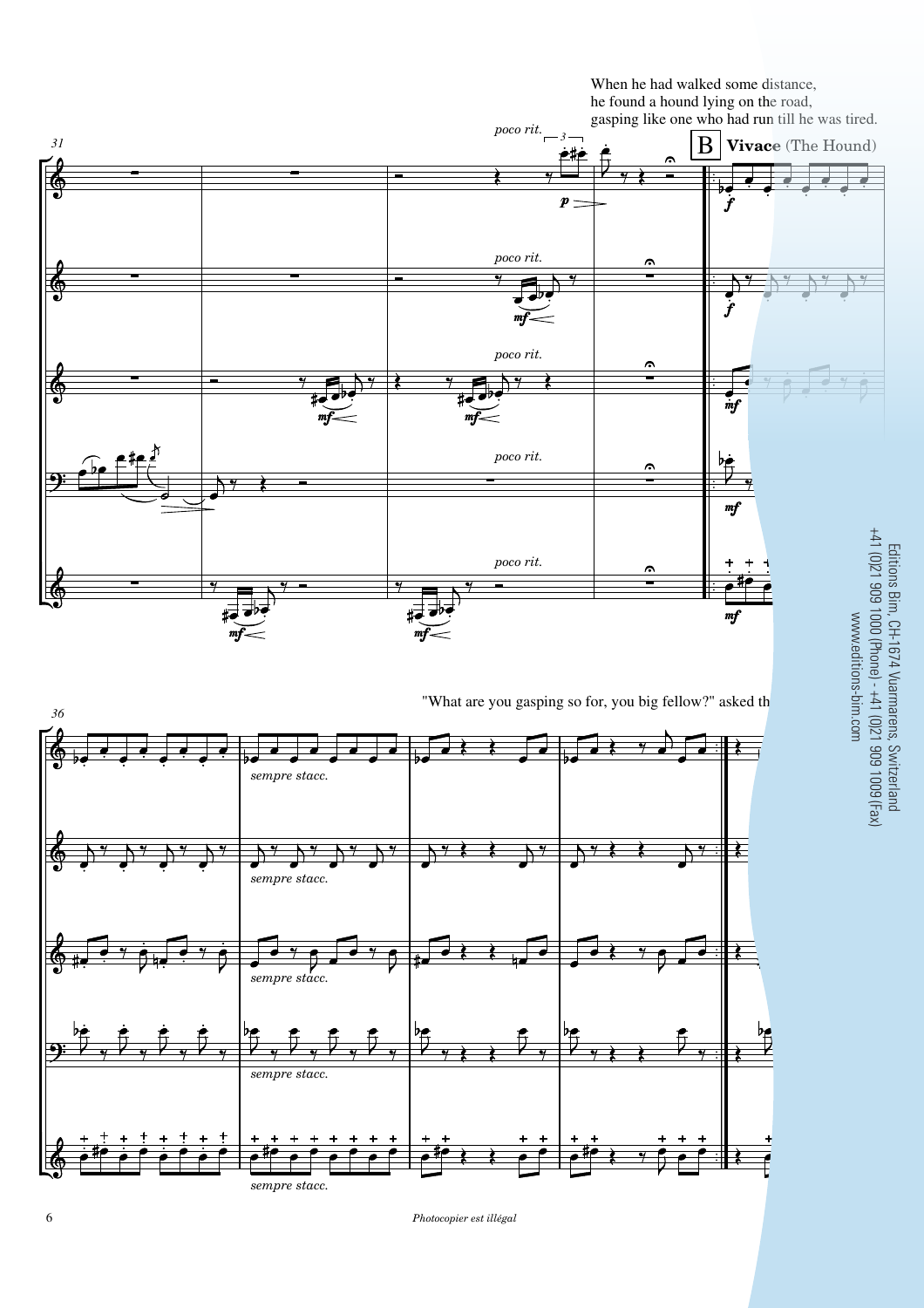

BIM CO 42

*Photocopying is illegal*

Editions Bim, CH-1674 Vuarmarens, Switzerland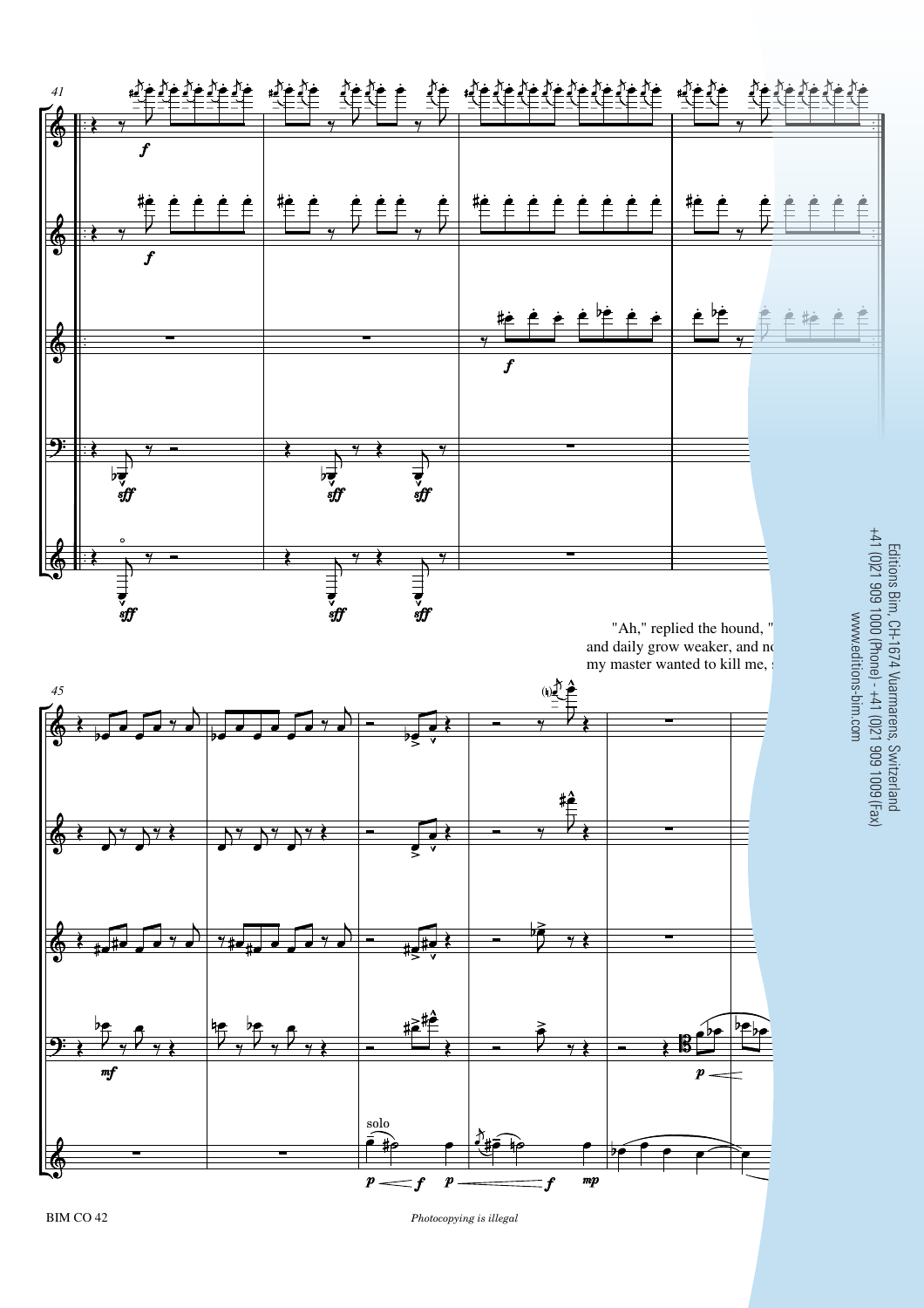

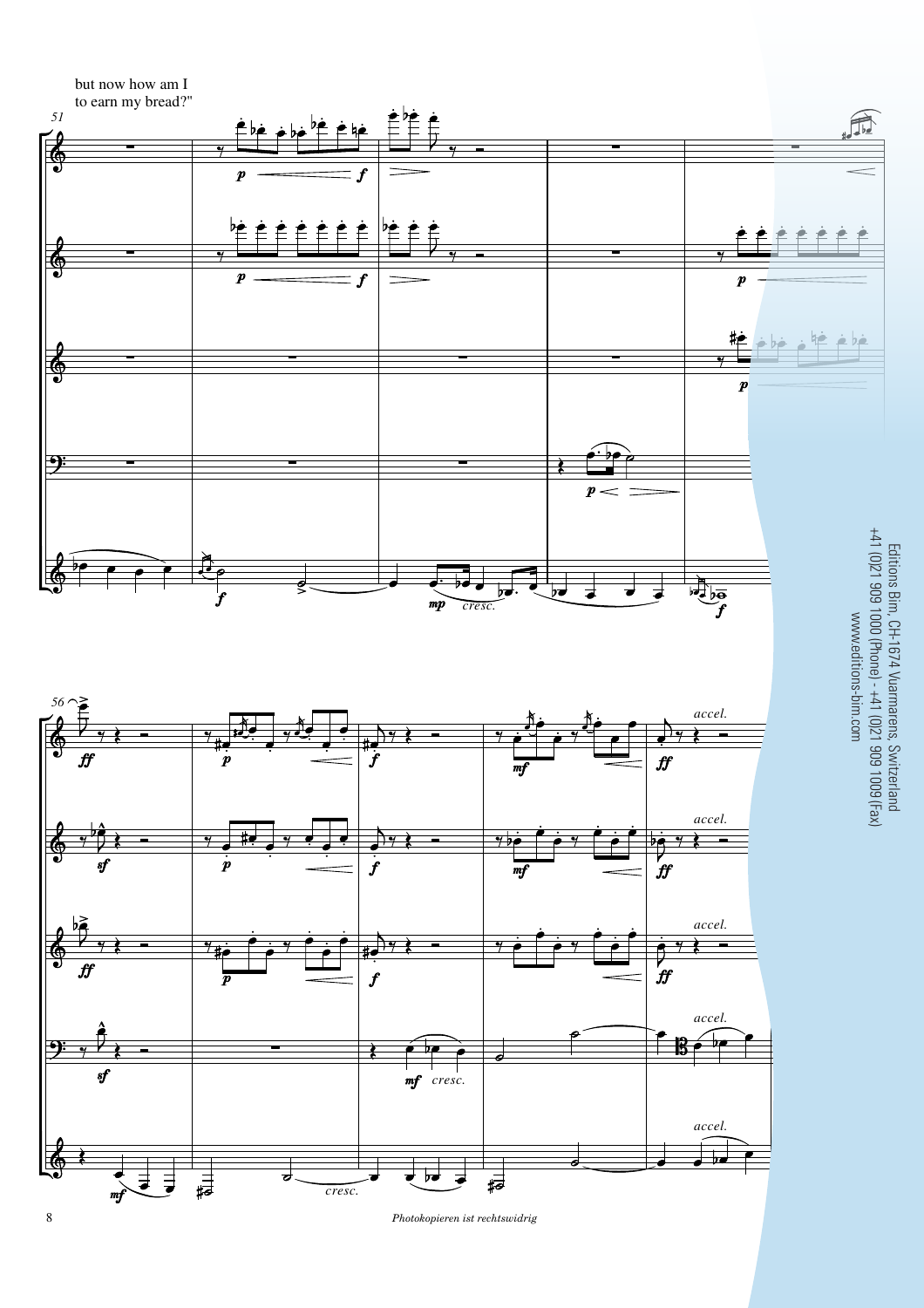"I am going to Bremen, and shall be town-musician there; go with me and engage yourself also as a musician.

"I will play the lute, and you shall beat the kettledrum". The hound agreed, and on they went.



Editions Bim, CH-1674 Vuarmarens, Switzerland

BIM CO 42 *Photocopier est illégal* 9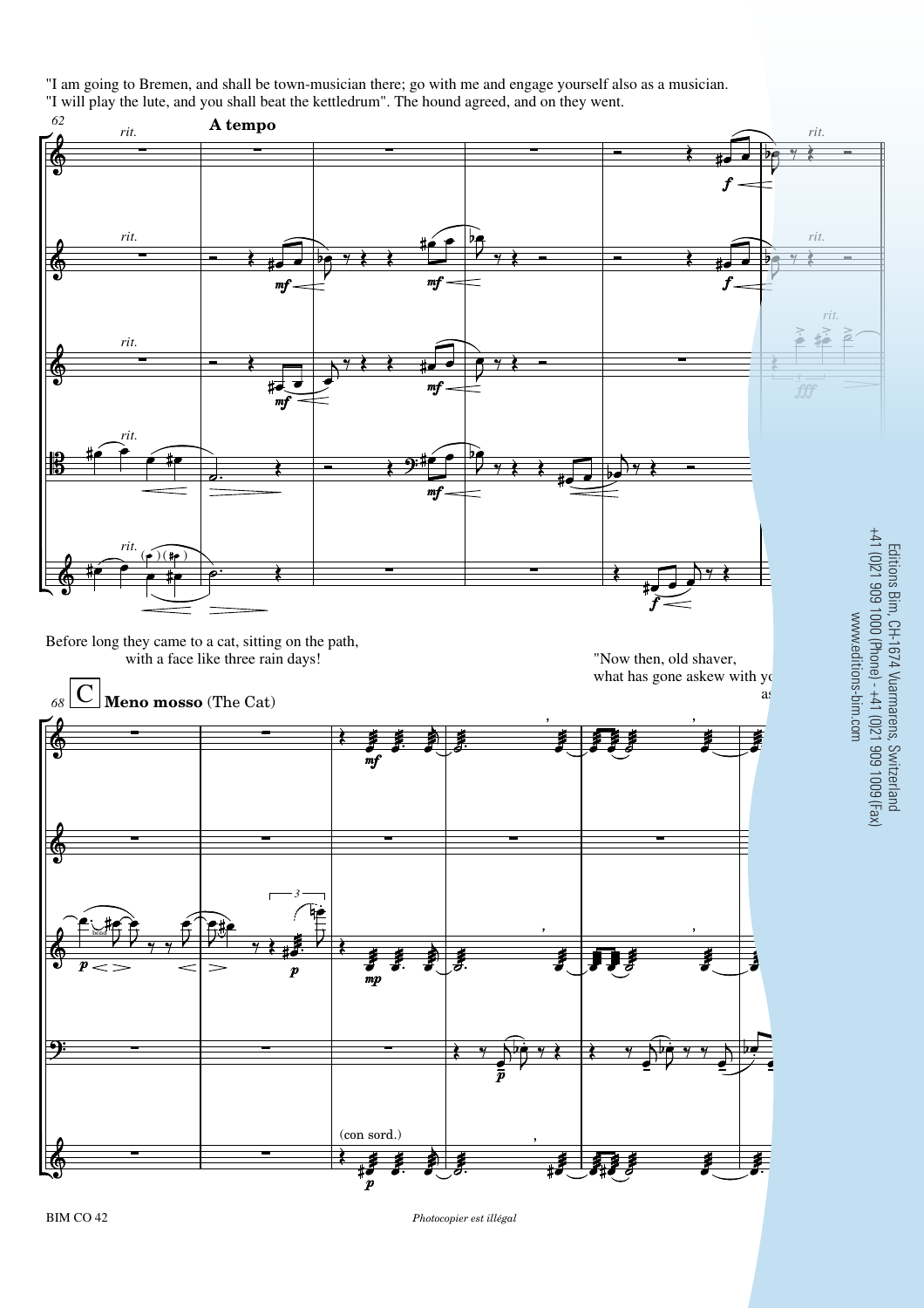

Editions Bim, CH-1674 Vuarmarens, Switzerland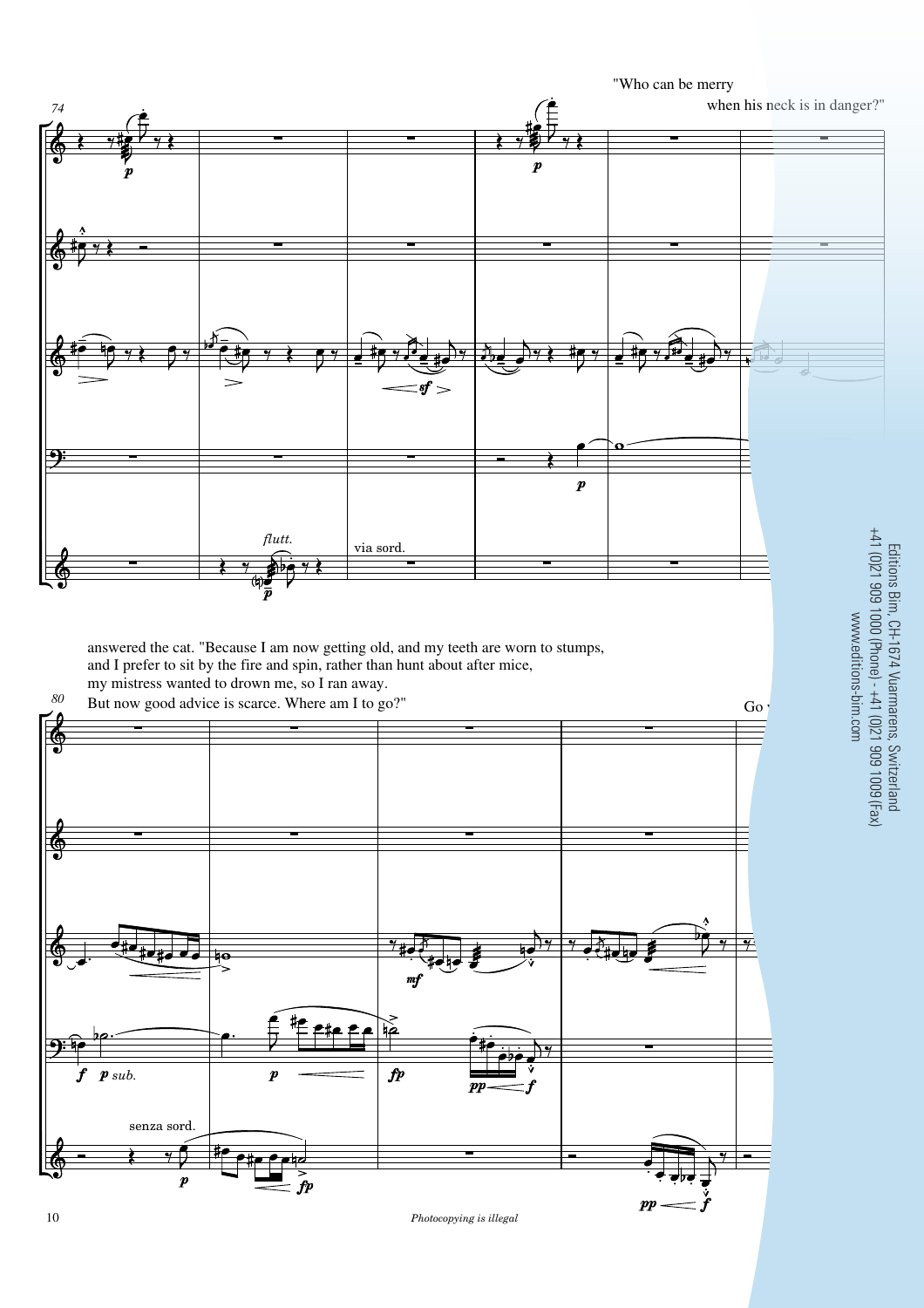After this the three fugitives came to a farm-yard, where the cock was sitting upon the gate, crowing with all his might.

Editions Bim, CH-1674 Vuarmarens, Switzerland

The cat thought well of it,<br> $\frac{85}{100}$  and went with them.  $\frac{85}{85}$  and went with them.  $\boxed{D}$  **Allegretto** (The Rooster)

You understand night-music, so you can be a town musician."

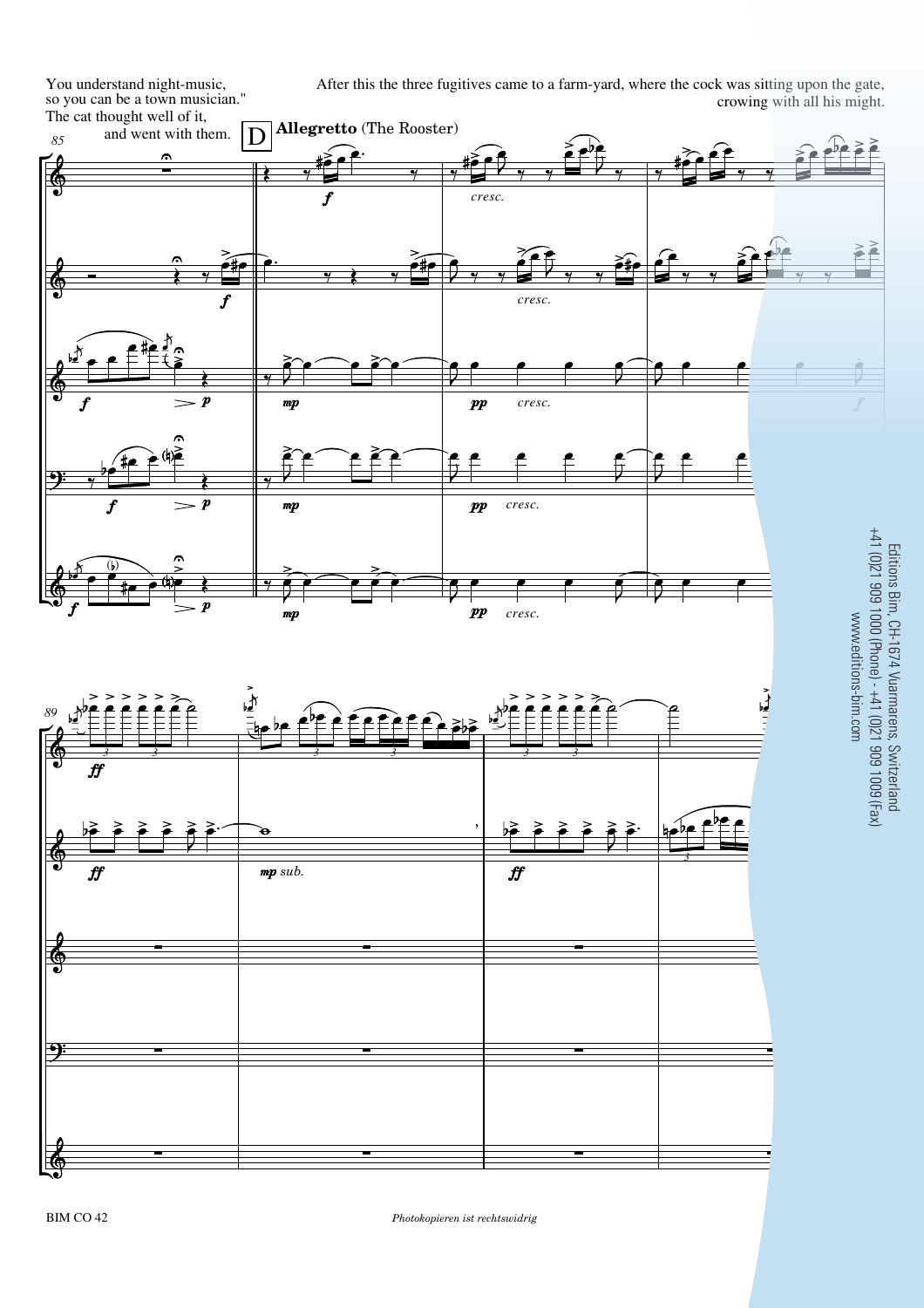

*Photocopier est illégal*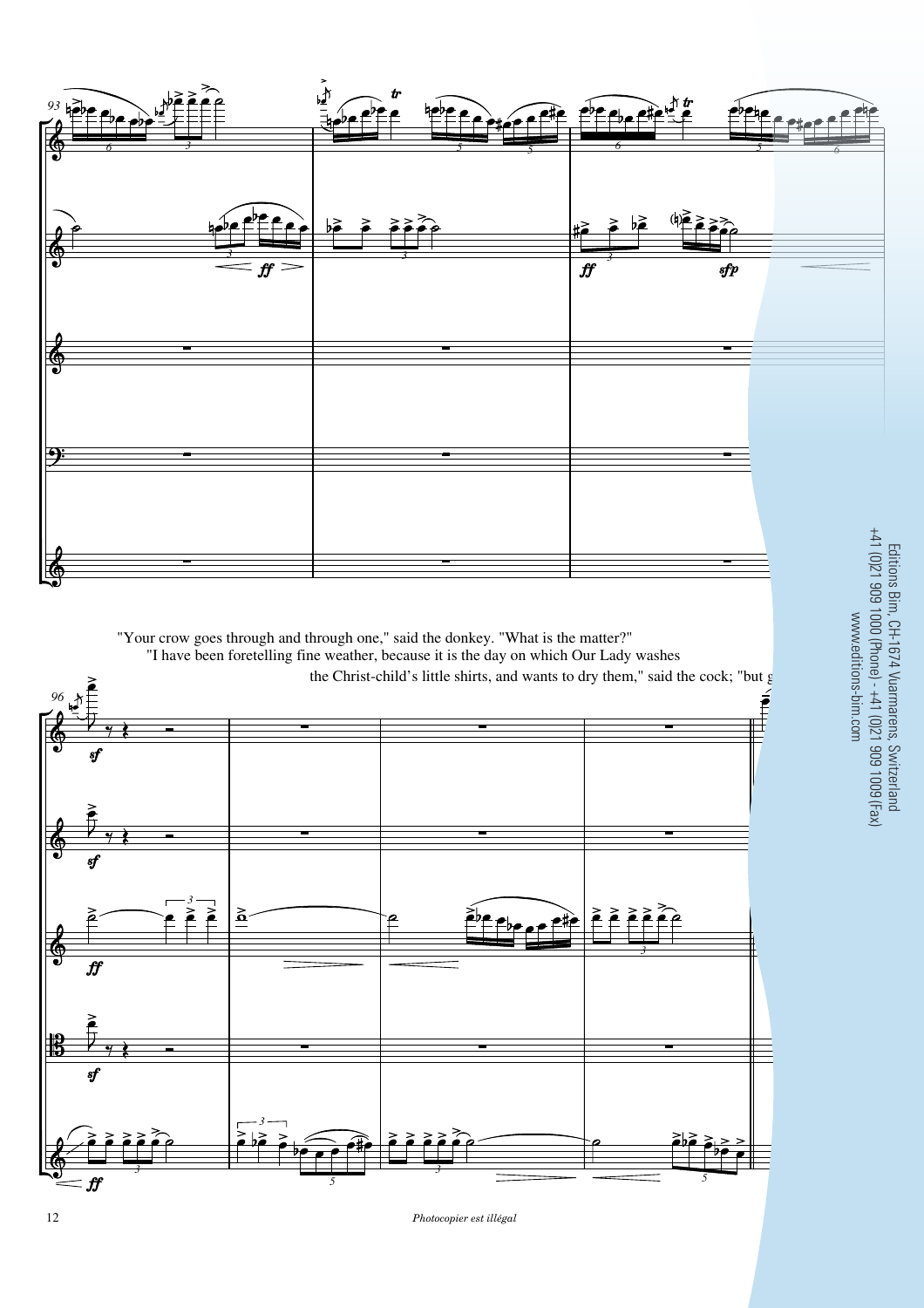for sunday, so the housewife has no pity, and has told the cook that she intends to eat me in the soup tomorrow, and this evening I am to have my head cut off. Now I am crowing at the top of my lungs while still I can."



We are going to Bremen; you can find something better than